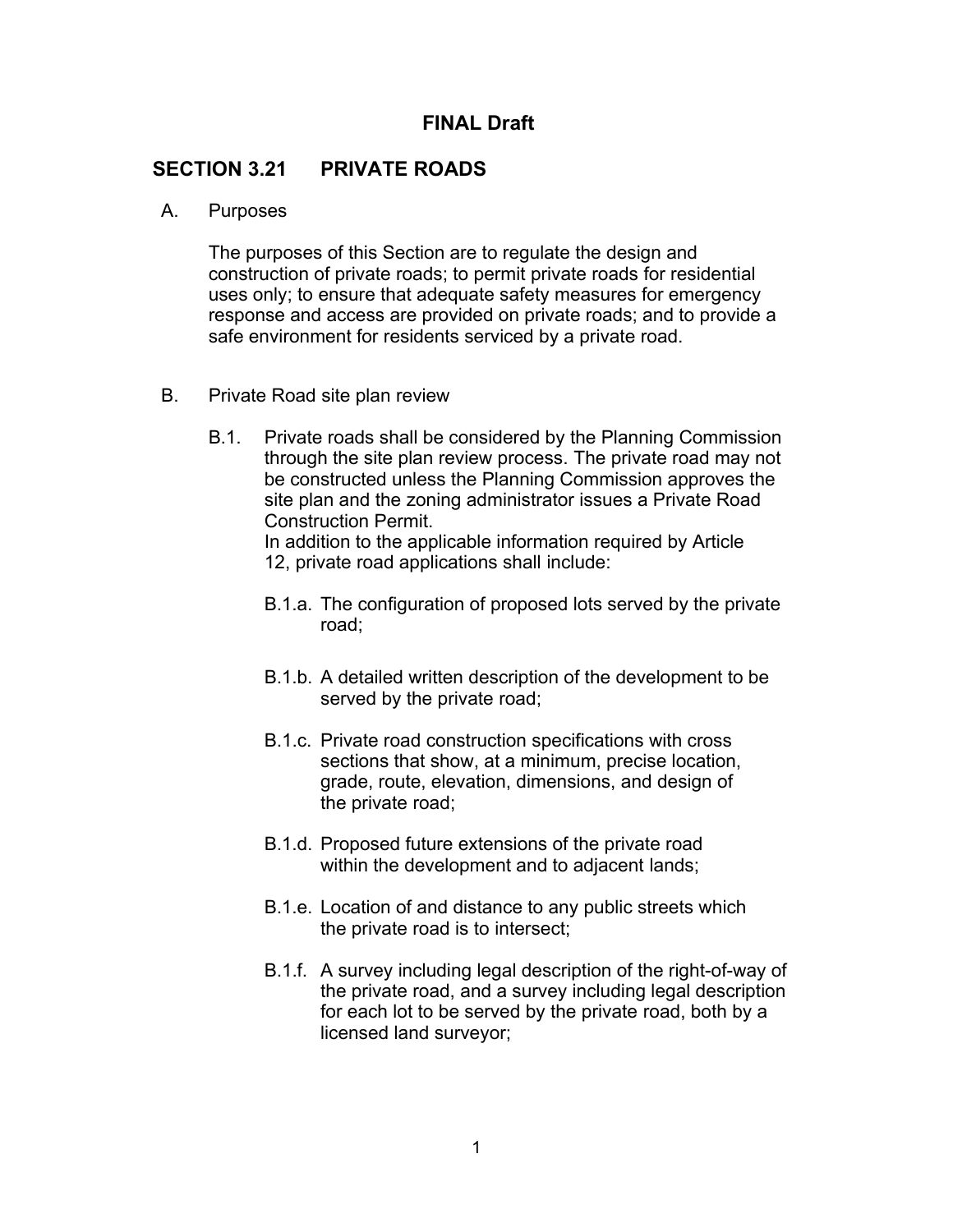- B.1.g. The location of existing and proposed public and private utilities to be located in and within twenty (20) feet of the proposed easement for the private road;
- B.1.h. A draft road maintenance and access easement agreement and deed restrictions to be reviewed by the Township attorney, at the applicant's expense, to verify compliance of 3.21.D;
- B.1.i. A review letter or permit from the Allegan County Road Commission or State Department of Transportation stating the location of the proposed private road meets their requirements;
- B.1.j. A letter from the Allegan County Road Commission indicating there is no known duplication of the proposed private road name.
- C. Design Requirements
	- C.1. Design Standards for private roads shall meet the standards of the following:

| <b>Lots Served</b>                                                                  | $2 - 4$                                                                                                | 5 or more                                                                                              |
|-------------------------------------------------------------------------------------|--------------------------------------------------------------------------------------------------------|--------------------------------------------------------------------------------------------------------|
| Right-of-way width                                                                  | 33 ft.                                                                                                 | 66 ft.                                                                                                 |
| Width of traveled surface (centered<br>within ROW)                                  | $12$ ft.                                                                                               | $20$ ft.                                                                                               |
| Shoulder size (each side)                                                           |                                                                                                        | 3 ft.                                                                                                  |
| Subbase                                                                             | 12 inches of $95%$<br>compacted Class II<br>granular material, to<br>extend full width<br>across grade | 12 inches of $95%$<br>compacted Class II<br>granular material, to<br>extend full width<br>across grade |
| <b>Base</b>                                                                         | 6 inches County<br>Road Commission<br>specification 22A or<br>equivalent,                              | 6 inches County<br>Road Commission<br>specification 22A or<br>equivalent,                              |
| Maximum length from a public street                                                 | 2,640 ft.                                                                                              | 2,640 ft.                                                                                              |
| Inside radius of horizontal curves                                                  | $25$ ft.                                                                                               | $25$ ft.                                                                                               |
| Minimum drainage slope from center<br>of traveled surface to edge of grade<br>width | 2.5%                                                                                                   | 2.5%                                                                                                   |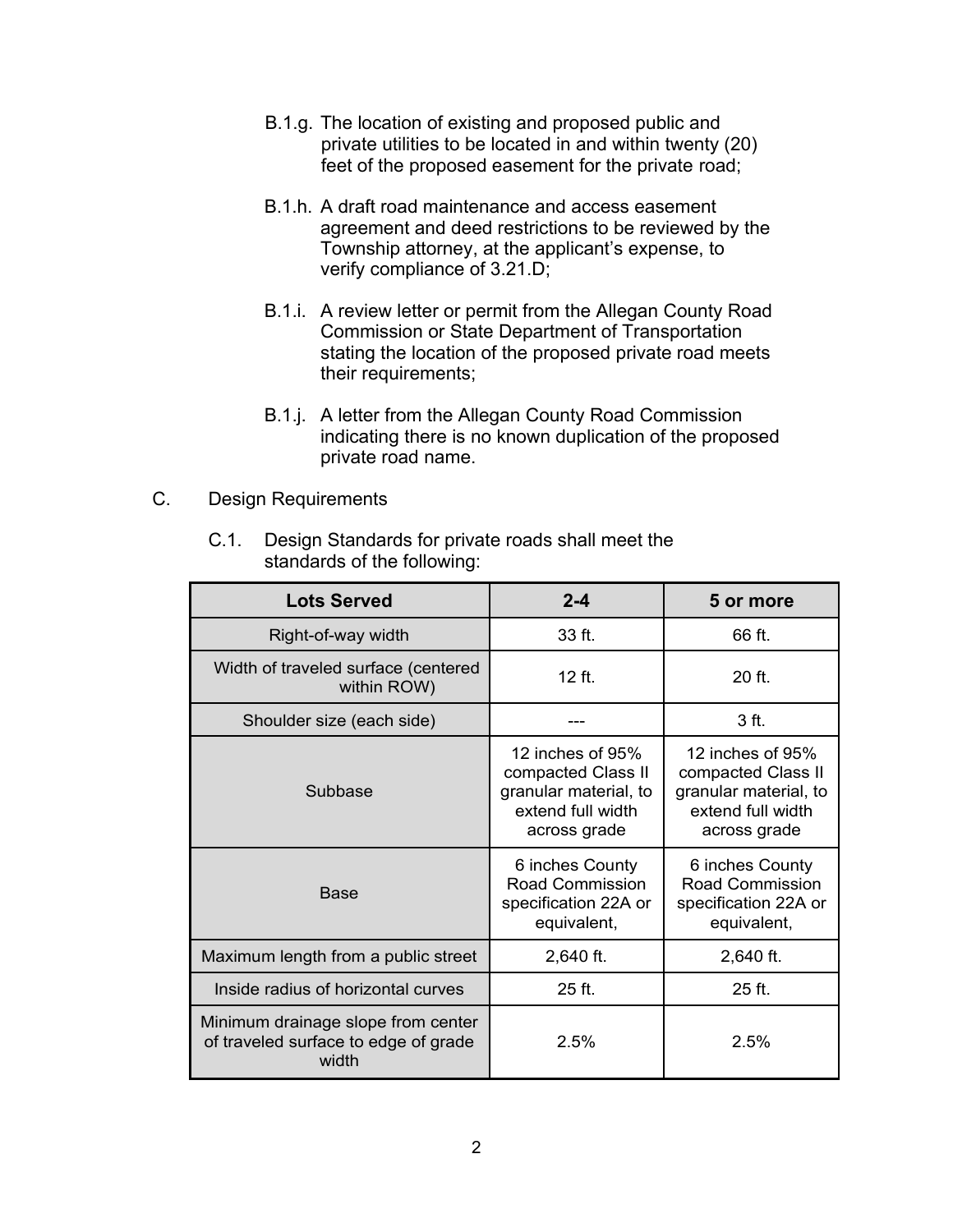- C.2. The Planning Commission may modify the subbase, base and/or surface materials at its discretion if the applicant's engineer has submitted reports and findings that warrant the use of similar standard material.
- C.3. Planning Commission may require:
	- C.3.a. An easement for future private road extensions or connections to public streets.
	- C.3.b. A turnout for bus service or mail delivery.
	- C.3.c. A turnout for fire apparatus if the road exceeds five hundred (500) feet in length.
- C.4. Private roads shall serve no more than fifteen (15) parcels and not to exceed fifteen (15) single family dwellings.
- C.5. If any private road is designed to append, abut, or extend from another private road, then the private road from which the proposed private road appends, abuts, or extends shall conform to the standards in this Section.
- C.6. The maximum grade of the private road shall not be more than ten (10) percent in any three hundred (300) feet of run length, with the exception that the maximum grade within thirty (30) feet from the intersection of the private road with a public street or another private road shall be four (4) percent.
- C.7. All bridges and culverts shall be capable of supporting a vehicle load of an HS-20-type vehicle, based on State Department of Transportation standards.
- C.8. The minimum distance between intersections of rights-of-way for private roads or public streets, or any combination of them, shall not be less than two hundred (200) feet, as measured along the right-of-way line.
- C.9. Any lot created with frontage on both a public street and a private road shall take driveway access off the private road.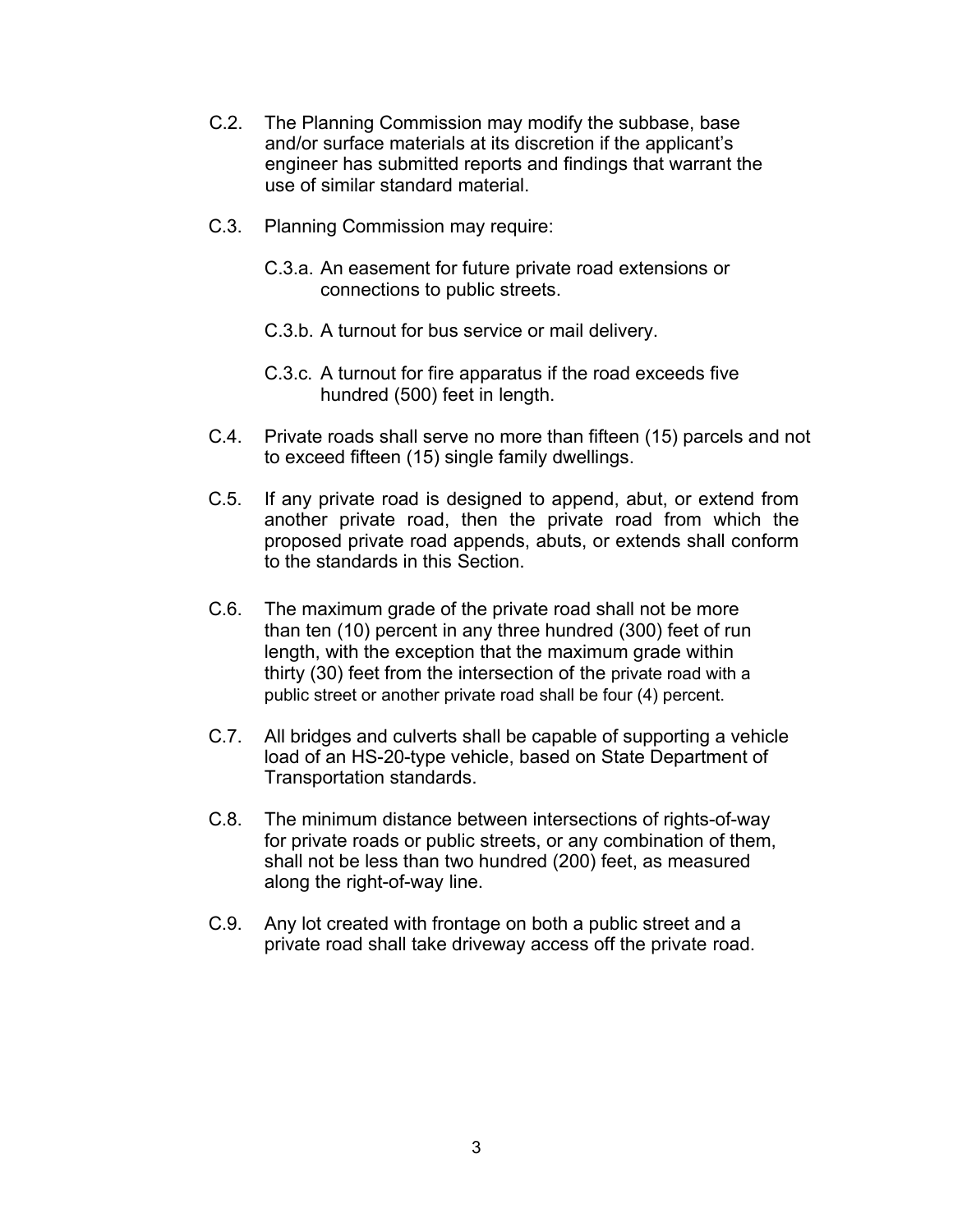C.10. A series of dead-ends or cul-de-sacs are discouraged. Eyebrow, court, or stub roads are preferred. Reasonable accommodation shall be made for future road extensions and possible interconnections with adjacent properties.



C.11. All private roads which do not terminate at another private road or public street right-of-way shall terminate with a cul-desac or tee turnaround, to be determined and approved by the Fire Department.

Other areas, not at the end of a private road, for maneuvering or turn- around of firefighting equipment shall be subject to approval by the Fire Department.

- C.12. Vehicle passing/pull-out lanes may be required by the Planning Commission for safety reasons. Any such passing/pull-out lanes shall be not less than nine (9) feet in width and forty (40) feet in length and must conform to the standards of the improved surface of the private road and be approved by the Fire Department.
- C.13. All intersections of private roads and their private driveways shall be designed for adequate safety; this may include a stop or yield sign.
- C.14. Regulation Michigan State Highway STOP signs shall be positioned and installed in accordance with the Michigan State Manual of Uniform Traffic Control Devices on all private roads where they meet public streets.
- C.15. Adequate utility easements shall be provided within or adjacent to the private road or easement and dedicated as such.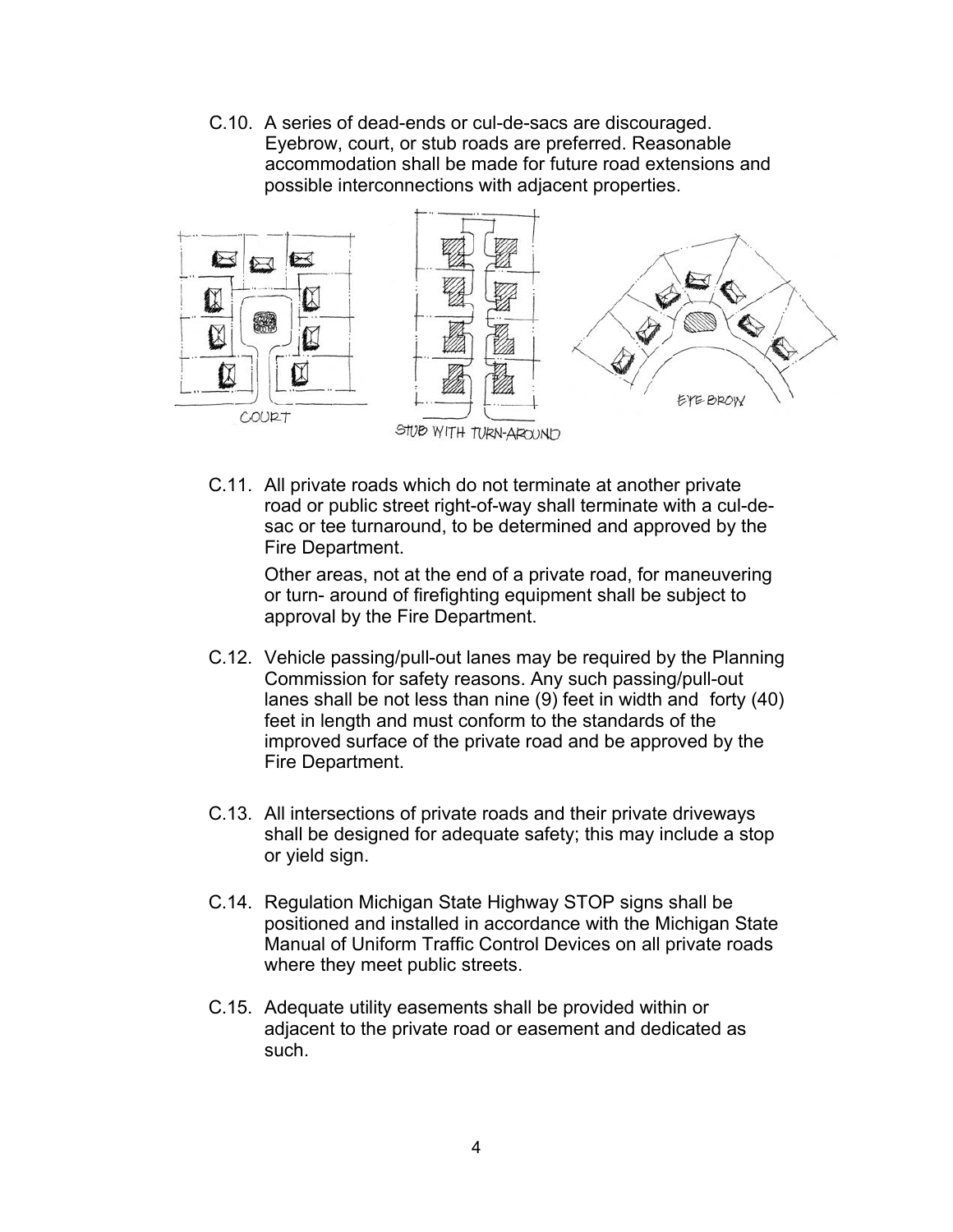- C.16. Marker posts, for purposes of providing distance information to emergency response personnel, may be placed at locations determined by the Fire Department, at the expense of the applicant.
- C.17. All gates blocking access to a private road shall have an access code determined by the Fire Department, and be equipped with a keyed switch, which will keep the gate open. The keyed switch must use a Knox Box Key.
- C.18. The improved surface of any private road shall be a minimum of twenty- five (25) feet from any adjoining lot that does not derive access from the private road.
- C.19. Private road construction shall preserve, as much as practical, significant natural features such as mature trees, natural slopes, wetlands, and bodies of water.
- C.20. All private roads shall be continuously maintained in a way that they are readily accessible to and usable by all vehicles in all types of weather.
- C.21. Dwelling addresses shall be posted in a conspicuous place for each lot accessed by the private road.
- D. Maintenance and Access Easement Agreement, Declaration of **Easement**

A draft road maintenance and easement agreement, including a declaration of the easement for the private road, shall be provided with the application requesting approval of a private road established or extended after the date this Section is adopted. The road maintenance and easement agreement and declaration of easement shall provide at a minimum as follows:

- D.1. The agreement shall run with the land and specifically address the liability and responsibility of the parties to that agreement to maintain the private road pursuant to the specifications of this Section. This shall include but is not limited to provisions for annual maintenance, snow removal, and the eventual repair or reconstruction of the private road.
- D.2. The agreement shall include rules regarding voting rights and responsibilities of parties to the agreement in relation to road maintenance and improvements.
- D.3. The agreement shall include the legal description of the private road easement and all properties served by the private road.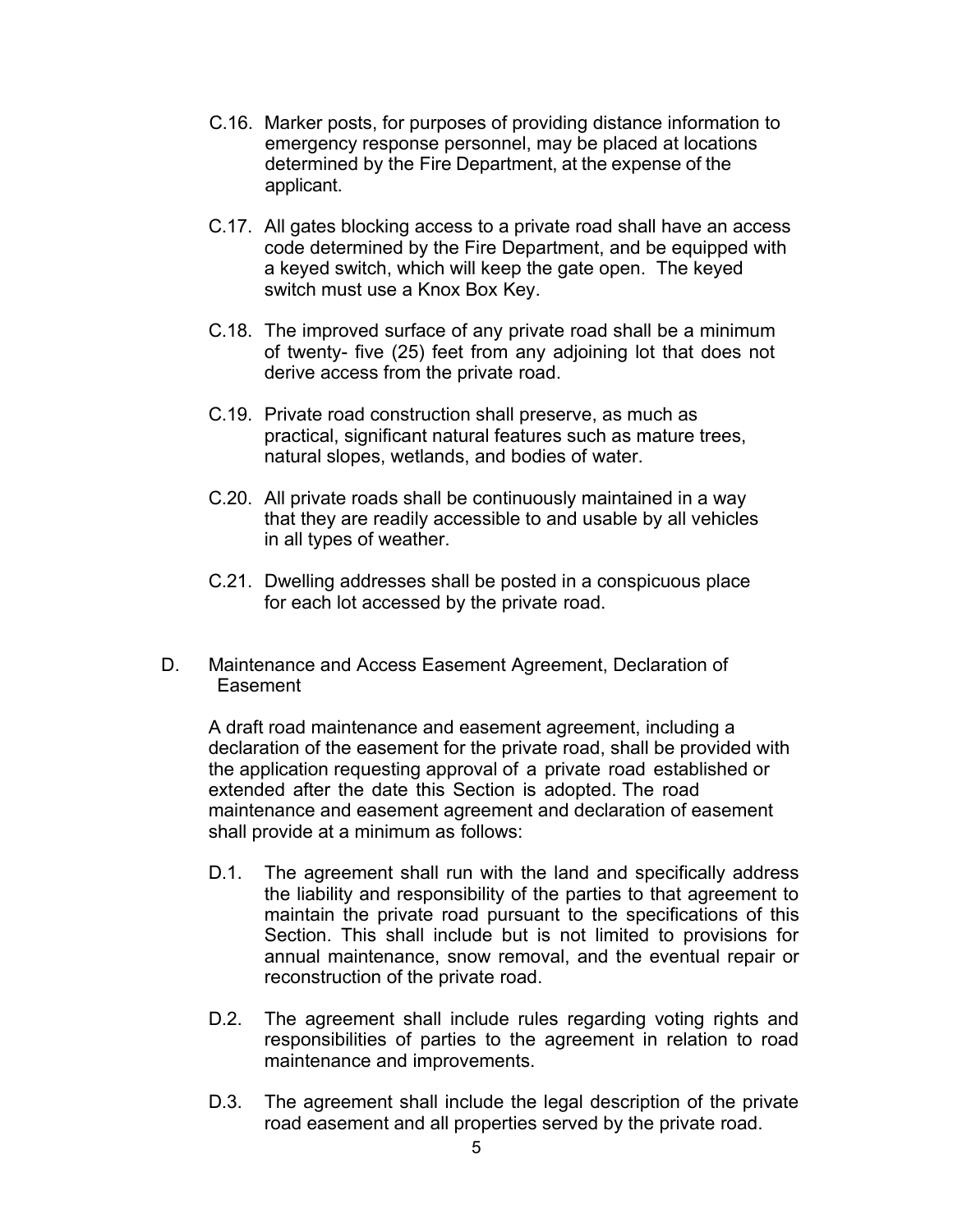- D.4. The agreement shall provide for the requirement to grade, drain, dust control and otherwise maintain the private road in accordance with the requirements of this Ordinance.
- D.5. The agreement shall include a notice and consent clause that if repairs and maintenance are not made, the Township Board may assess (charge) the owners of parcels fronting or bordering the private road in a reasonably proportionate manner without the necessity of any additional petition for such improvements from the benefited property owners. Following that assessment, the agreement shall provide the Township Board may make the necessary repairs and improvements in accordance with the design standards of this Section.
- D.6. The agreement shall include a provision that the owners of any and all of the properties served by the private road shall refrain from prohibiting, restricting, limiting or in any manner interfering with normal ingress and egress and use by any of the other owners. Normal ingress and egress and use shall include use by family, guests, invitees, tradesmen, and others bound to or returning from any of the properties having a right to use the private road.
- D.7. The agreement shall include a statement that the road is private and will not be maintained by the Allegan County Road Commission or Ganges Township. This provision will not prevent the Allegan County Road Commission or Ganges Township from accepting the private road as a public street in the future.
- D.8. The agreement shall state that the owners of all properties served by the private road will permit planned future private road or public street tie-ins or extensions with appropriate crossaccess agreements.
- D.9. The agreement shall include a statement that all owners of all properties served by the private road shall indemnify and hold the Township, including the Township Board, Township Planning Commission, Township staff, Township consultants, and other such persons or bodies representing the Township, harmless from any and all claims for personal injury or property damage arising out of the use of the private road or of the failure to properly construct, maintain, repair, and replace the private road.
- D.10. The final approved road maintenance and easement agreement and declaration of easement shall be recorded with the Allegan